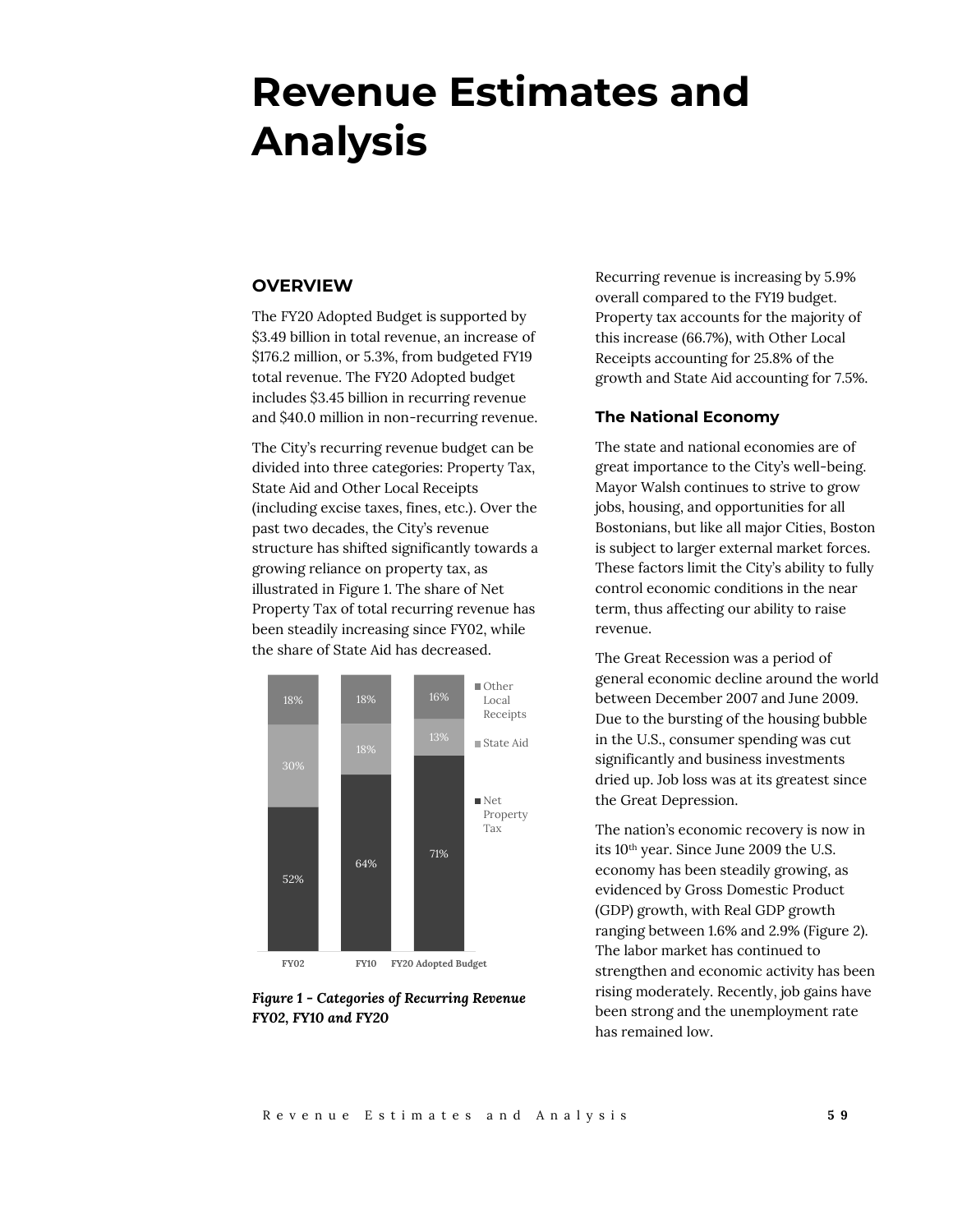

# *Figure 2 – Real Gross Domestic Product Growth, Chained 2012 dollars, 2001-2018 (FRED Economic Data)*

The civilian unemployment rate in the U.S. has been steadily decreasing since the end of the recession. The unemployment rate was 3.8% in February 2019 and is expected to decrease further.



# *Figure 3 – Civilian Unemployment Rate, Seasonally Adjusted, January 2001-January 2018 (FRED Economic Data)*

Inflation has been below the Federal Reserve's target of 2%. The Federal Reserve projects that inflation will range from 1.6% to 2.1% in 2019 and 1.9% to 2.2% in 2020.

Despite these improvements, the economy is now starting to show signs of slowing down, with many economists projecting a more sluggish pace of growth. The Federal Bank is now projecting Real GDP to

increase by 2.0%-2.4% in 2019 (compared to a previous projection of 1.6%-2.4%) and 1.5%-2.3% in 2020 (compared to 1.7%-2.2%).

The Federal Funds rate is the interest rate at which depository institutions trade federal funds with each other, with the target rate representing the upper limit of the Fed's projected range. In December 2015, for the first time since 2007, the Federal Reserve increased the Federal Funds target rate to 0.25%. Most recently, the Federal Reserve decreased the Federal Funds target range in August 2019 to a range of 2.00% - 2.25% (a 0.25% decrease).

The Fed has also lowered their funds rate projections to 1.9%-2.6% for 2019 (compared to the previous 2.4%-2.9% projection) and 1.9%-3.1% for 2020 (previously 2.4%-3.4%). While in December 2018 the Fed suggested there could be as many as two interest rate hikes in 2019 and one in 2020, 2019 has already seen one decrease with additional decreases expected.



## *Figure 4 - Federal Funds Target Rate 2014 Q1-2019 Q1 (FRED Economic Data)*

# **The State and City Economies**

As of Q1 of 2019, Massachusetts' growth rate of 2.7% in real GDP by state ranked 33th out of all 50 states and D.C., according to the Bureau of Economic Analysis (BEA). The state is now the wealthiest state in terms of its GDP per capita - \$65,545 in 2018 – and 130% of the national average.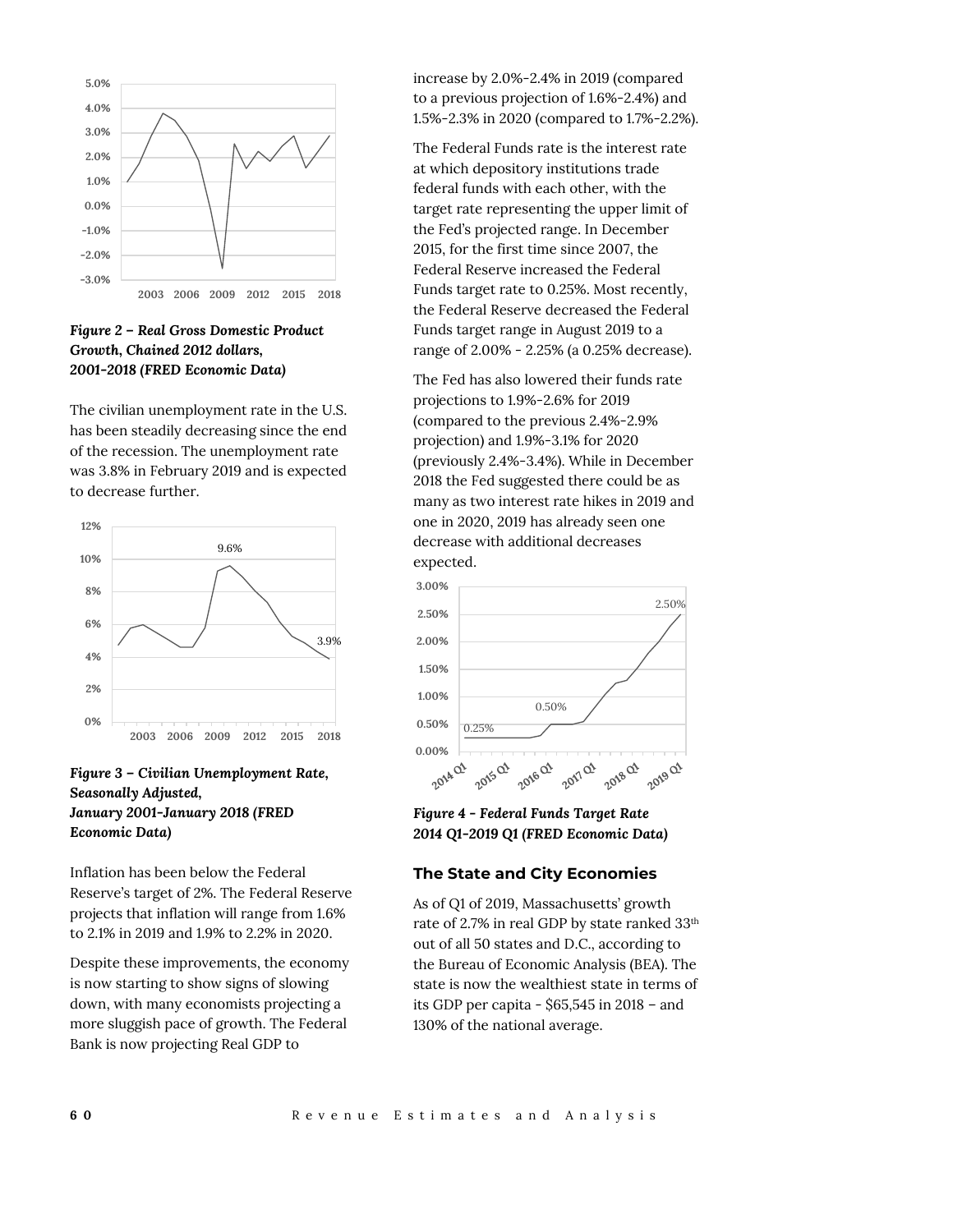

# *Figure 5 - Real Massachusetts and Boston Gross Product Growth, Chained 2017 dollars 2005-2017*

The unemployment rate has been decreasing for both Massachusetts and Boston. As of June 2019, both rates reached 3%. For the state, this is the lowest rate since May 2003.

Massachusetts median income in 2017 (last available data) rose by 2.8% over 2016, continuing a trend of positive year-overyear growth rates since 2011.

(See *Boston's People & Economy* section of Volume I for more detail on Boston's population and labor force trends)

## **The Commonwealth Budget**

State aid to the City represents its second largest single source of general fund revenue, although for over a decade it has been declining as a share of recurring revenue. Often, changes to law or policy recommendations that affect City expenditures and revenue generating capacity occur within or alongside budget language. As a result, the State budget is of great interest to the City.

#### Recent State Budget History

Since the economic downturn in June 2009, the State has faced several years of ups and downs in managing their structural balance. While State revenue growth, especially income tax, has rebounded considerably, large variances in quarterly and yearly revenue collections have made budget decisions difficult at the state level.

As a result, the State has made use of its stabilization or "rainy day" fund, in addition to reductions in expenditures and increases in revenue, to deal with its structural imbalance. At the close of FY08, the stabilization fund balance was approximately \$2.1 billion. The State had drawn down the balance considerably by the close of FY10 to a low of approximately \$670 million before revenues began to increase again in FY11-FY12. Between FY14 and FY17, the fund stabilized at approximately \$1.3 billion, and has increased since to \$2 billion.

The FY20 State Budget

The City's FY20 state aid estimate is based on the Governor's proposed budget, as the State's budget was not approved prior to adopting the City's budget.

For more details, see *State Aid and Assessments* under the *Revenue Estimates* section below.

# **REVENUE ESTIMATES**

## **The Property Tax**

The property tax levy has always been the City's largest and most dependable source of revenue. In FY19, the net property tax levy (levy less a reserve for abatements) totals \$2.32 billion, providing 71.1% of recurring revenue. In FY20, the net property tax levy is estimated to total \$2.44 billion and account for 71% of budgeted recurring revenues.

Thanks to a surging economy and smart policies implemented by Mayor Walsh,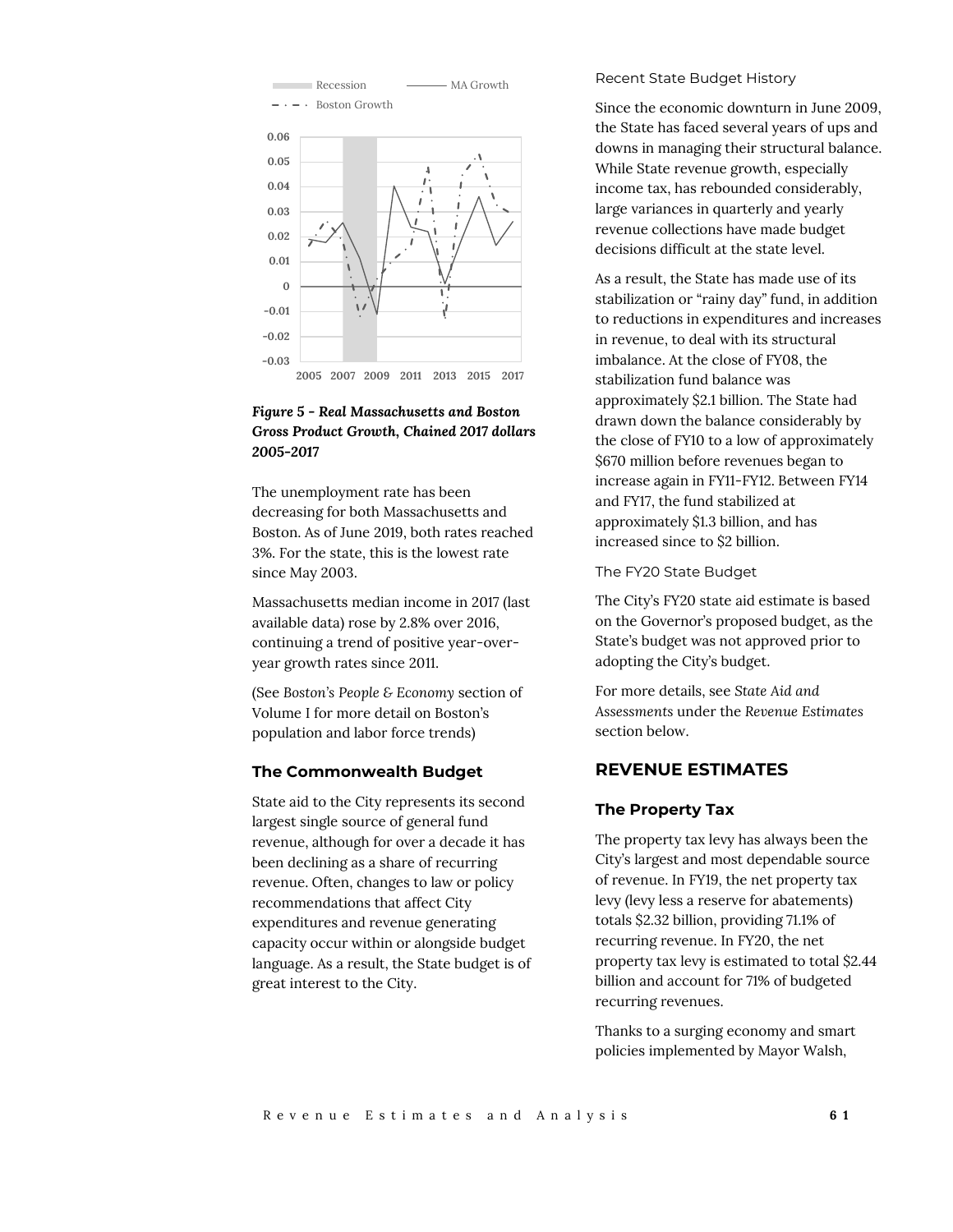property values in Boston continue to rise steadily. In FY18, property values increased by \$10.0 billion or 6.9%, and in FY19, property values increased by \$10.6 billion or 6.9%, currently totaling \$164.5 billion.

Proposition 2 ½ has been the overwhelming factor affecting the City's property tax levy since being passed in 1980. Proposition 2 ½ limits the property tax levy in a city or town to no more than 2.5% of the total fair cash value of all taxable real and personal property (referred to as the levy ceiling). It also limits the total property tax levy to no more than a 2.5% increase over the prior year's total levy (referred as the levy limit), with certain provisions for new construction. This means that while the property values have grown 65% since FY14, property tax revenue has grown by 32% due to Proposition 2 ½.

In each year since FY85, the City has increased its levy by the allowable 2.5%. These increases have grown as the levy has grown, beginning in FY85 at \$8.4 million and reaching \$58.7 million in FY20.

Finally, Proposition 2 ½ provides for local overrides of the levy limit and a local option to exclude certain debt from the limit by referendum. The City of Boston has never sought a vote to either override the levy limitations or exclude any debt from the limit.

Despite these constraints, the Mayor is committed to keeping residential property tax bills down to retain more low and middle incomes homeowners in the city. Policies the Mayor has pursued are demonstrating success, as residential taxes fall 43% below the FY19 statewide average. In 2016, Mayor Walsh advocated for a change in State law that increased the residential exemption limit from 30% to 35% of the average assessed value of all Class One residential properties. The City Council, with the approval of the Mayor, once again chose the maximum exemption allowed by law – 35% for the FY19 Tax Rate. The FY19 residential exemption amount increased by \$181 over last year's amount.

During these same years, the levy has also been positively impacted by taxable new value, or "new growth". New growth can arise from both real and personal property and is outside of the Proposition 2 ½ cap. Thanks to efforts to attract business development and grow its housing stock, Boston experienced unprecedented new growth in property tax revenue over the past three fiscal years. In FY20, we expect new growth to remain high, though likely not to exceed experiences in FY17 through FY19.

During the past three years, the City saw notable construction projects in Boston enter the City property tax base for commercial, mixed-use and residential properties, most notably in the Seaport District, Dorchester, and the Back Bay. During FY19, the City added 1,295 residential condominiums units in all neighborhoods throughout the city. The largest new condo development is the Lovejoy Wharf, which added 157 new condos.

New growth is projected to total \$60.0 million in FY20. Property tax growth from new growth has exceeded growth from the allowable 2.5% increase in 24 of the last 35 years. However, as was evident during the last recession- new growth revenue is volatile, and depends on the development cycle and the local, state and national economies. See Figure 6 for Property Tax growth in the past 10 years.

It is important for the financial health of the City that the property tax levy continues to grow, combined with diversification of the City's revenue sources. Efforts continue to reduce reliance on the property tax through increasing existing or establishing new local revenue sources.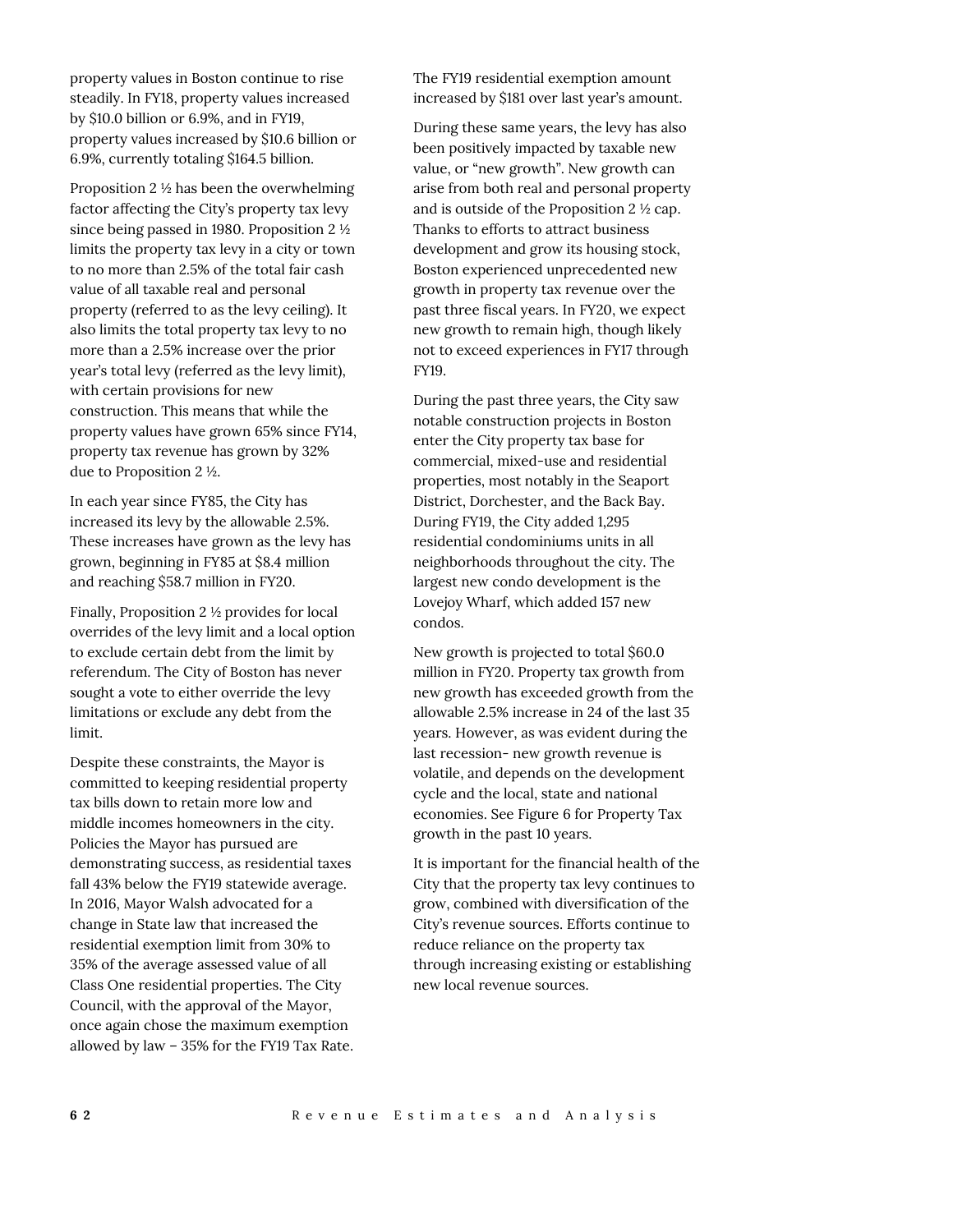

*Figure 6 – Property Tax Levy Increase by Type, FY12-FY20*

The percentage of the total tax levy being borne by residential taxpayers averaged around 39% since FY06 and is now 39.5%. The amount and value of residential and commercial properties determine the ratio between the different categories.

Classifying properties to the residential, commercial and industrial categories, reduces the residential tax rate, the rate per \$1,000 of property value, to the lowest level allowed by law. Without it, residential taxpayers would see their property taxed at a much higher rate. Figure 7 shows the two tax rates- for residential properties and for commercial, industrial and personal properties- since FY08. Rates have increased following the Great Recession (FY08-FY13), when values decreased significantly due to the burst of the housing bubble. Starting in FY14 rates have decreased, thanks to the acceleration of development and the recovery of the economy.



## *Figure 7 - Property Tax Rates FY08-FY19*

Indicators of property tax in the current economy are improving as well. Office vacancy rates, an indicator of commercial real estate value, are declining from their peak. According to Colliers International, the City had a vacancy rate of 9.2% as of the fourth quarter of 2018, a 1.4 percentagepoint decrease compared to the previous year. The median sales price, adjusted for inflation, for a single-family home in Boston increased by 59% between the fourth quarter of 2009 (\$378,050) and the fourth quarter of 2018 (\$600,000).

Any significant decline in property values can present a problem for cities as dependent on the property tax as Boston. As property values decreased in the early 1990's, and the City continued each year to maximize the allowable levy increase under Proposition 2 ½, the levy rapidly approached the levy ceiling of 2.5% of total assessed value. Reaching the 2.5% ceiling would have further limited the City's capacity to increase the annual levy.

However, due to years of strong new growth increases, the City has some space between its FY19 net effective tax rate of 1.43% and the tax levy ceiling of 2.5% of total assessed values. If the real estate market were to depreciate, having a tax levy significantly lower than the levy ceiling would insulate revenues from an immediate shock. However, if values were depressed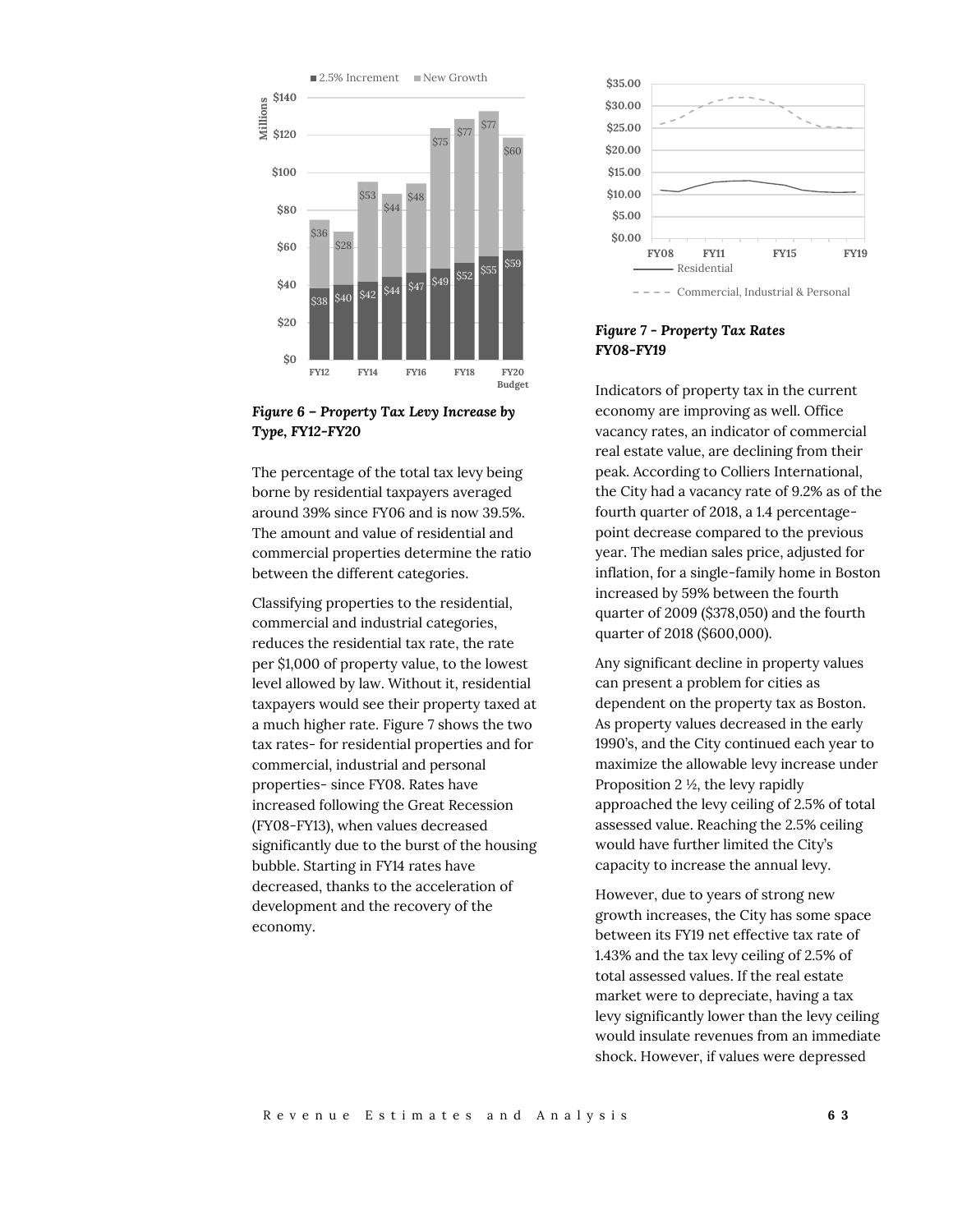long enough, future growth of the property tax would be impaired. The darker area in Figure 8 shows the difference between the tax levy and ceiling.



*Figure 8 – Property Tax Levy and Levy Ceiling, FY00-FY19*

# **State Aid and Assessments**

State aid refers primarily to distributions from the Commonwealth to municipalities for Chapter 70 education aid, unrestricted general government aid, and charter school tuition reimbursement, along with other relatively small Commonwealth programs such as library aid. It also includes reimbursements from the Massachusetts School Building Authority (MSBA). State aid, as it is used here, excludes any grants to or offsets for direct expenditure by City departments.

The City received General Fund gross State aid totaling \$424.9 million in FY17 and \$439.7 million in FY18. The City expects to receive \$444.9 million in State aid in FY19 and has budgeted \$459.1 million in gross State aid in FY20, 3.2% over FY19, based on the Governor's budget.

In 1993, the Commonwealth began an effort to increase and equalize funding for local education. The Chapter 70 formula derived from that effort establishes a foundation budget, or a minimum level of education spending in each school district, which the State and district then share the cost of funding. The Chapter 70 education aid

formula does not work for Boston, and is expected to grow by \$1.3 million, or less than 1%, in FY20.

Despite the Commonwealth adding over \$1.4 billion to Chapter 70 education aid since FY08, Boston's Chapter 70 education aid is only \$5.5 million higher in the FY20 budget than it was in FY08. The City received Chapter 70 education aid totaling \$216.1 million in FY17 and \$218.1 million in FY18. The City expects to receive \$220.0 million from the State in FY19 and budgeted to receive \$221.3 million in FY20. Inequities in the Commonwealth's education funding formulas have failed urban school districts like Boston, which educate the majority of economically disadvantaged students, English language learners, and special education students in the state.

The second largest source of State revenue is the unrestricted general government aid (UGGA.) From the FY10 budget going forward, the Governor and the Legislature combined general government aid from Additional Assistance and Lottery into one account- UGGA. Revenue derived from the State's lottery now accounts for nearly all funds dispersed through UGGA. For Boston, UGGA revenue totaled \$182.2 million in FY17 and \$189.3 million in FY18. In FY19, the City is expected to receive \$195.9 million and has budgeted for a 2.7% increase, or \$201.2 million for FY20.

"Municipal Charges", also known as "State Assessments", are charged by the Commonwealth to municipalities for items such as charter school tuition reimbursement and MBTA service. State aid distributions are reduced by the amount of assessments charged to a municipality. The City paid \$240.4 million in FY17 and \$264.1 million in FY18. The City expects to pay \$280.8 million in assessments in FY19 and is budgeting \$307.1 million in FY20.

Charter school tuition has rapidly increased since the enactment of the 2010 legislation that expanded the number of charter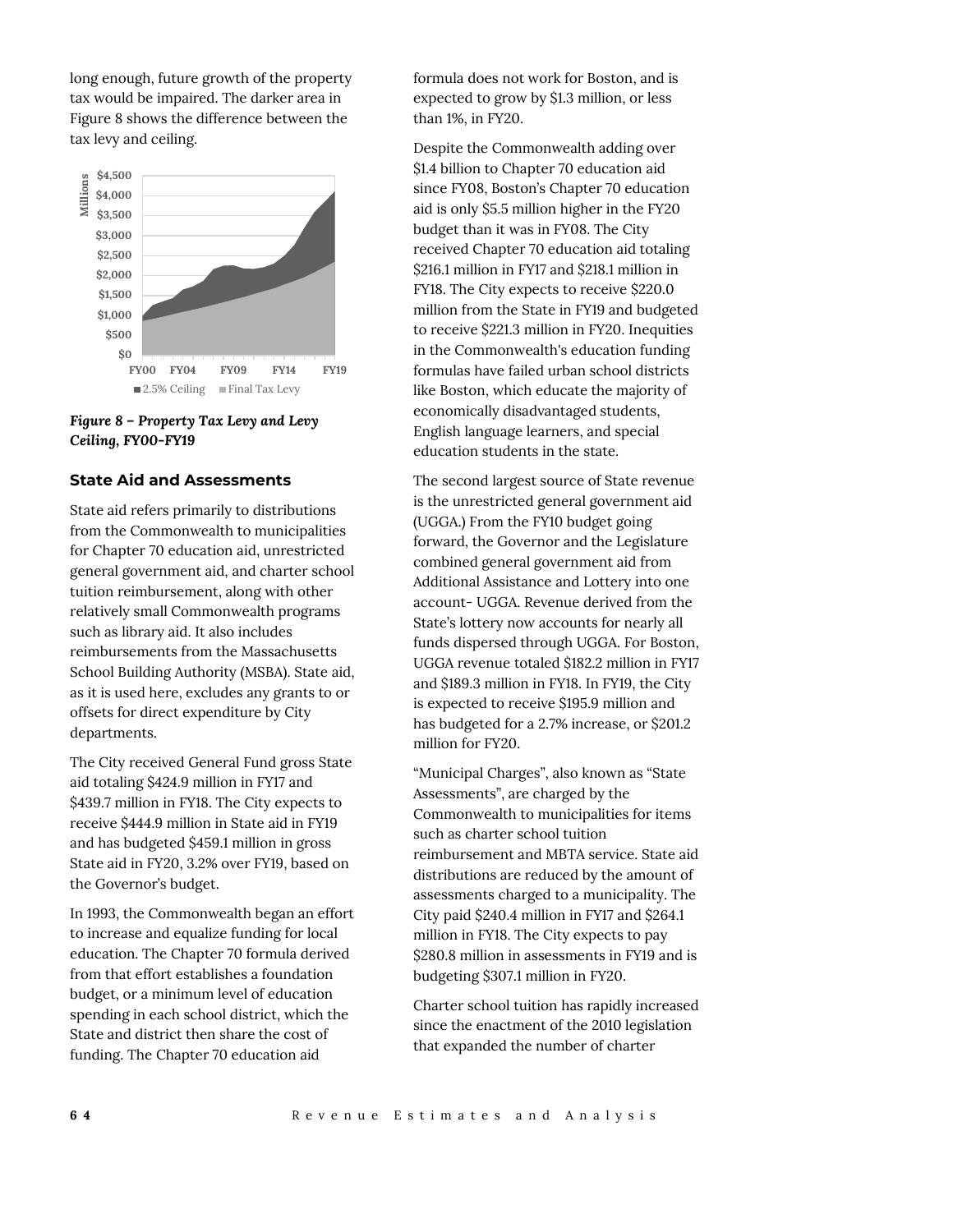school seats. Boston's charter school tuition assessment is budgeted to increase by \$23.8 million, or 12.7%, over the FY19 Q3 projections, as 11,382 students are projected to attend a Commonwealth Charter School in FY20. Boston has seen its charter school costs rise dramatically since the enactment of the 2010 Achievement Gap Legislation (209% or \$142.7 million between 2011 and 2020 budget), which increased the cap on spending on charter schools.

Unfortunately, the Commonwealth has not fulfilled its obligation under the 2010 law to fund the promised charter school tuition reimbursement, totaling a projected \$101.5 million in lost revenue for Boston from FY15 to FY20. Under the 2010 law, when tuition payments increase for a given school district over the prior year, the State reimburses that district for 100% of the increased cost in the first year and 25% of the year one increase for each of the subsequent five years. Cities and towns are fully reimbursed for the portion of the charter school assessment related to facilities. These reimbursements are meant to ease transition costs. Because the Commonwealth has underfunded the appropriation for charter school reimbursement, after funding facilities reimbursement the Commonwealth only has enough funds remaining to fund a portion of first year costs, and nothing for the subsequent five years.

The net cost of charter schools to the City has been increasing rapidly: the cost was \$135.7 million in FY17 and \$150.7 million in FY18. The City is projecting a \$166.5 million net impact in FY19, and \$180.7 million in FY20. The net cost has grown more rapidly since the Commonwealth stopped fully funding the charter school reimbursement.



*Figure 9 – Net Charter School Costs FY10-FY20*

If recent trends hold - rising charter school assessment and declining charter school reimbursement and stagnant Chapter 70 aid- it's likely that in two years Boston will receive no education aid from the State. This will mean that Boston's 55,000 students will be entirely funded by the City's General Fund.

Net State aid, which is gross State aid revenue less State assessments, has been trending down steeply since FY02. The rapid annual increase in the charter school tuition assessment has contributed to this trend. With a decrease in net State aid in the FY20 budget, Boston is \$213.0 million, or 58.3%, below its FY08 level of net State aid of \$365.1 million. Net State aid amounted to \$184.5 million in FY17 and \$175.6 million in FY18. FY19 projected net State aid totals \$164.1 million, and the FY20 budget assumes an additional reduction to \$152.1 million. This loss of resources has put extraordinary pressure on the property tax and other local revenue sources, as well as on levels of expenditures.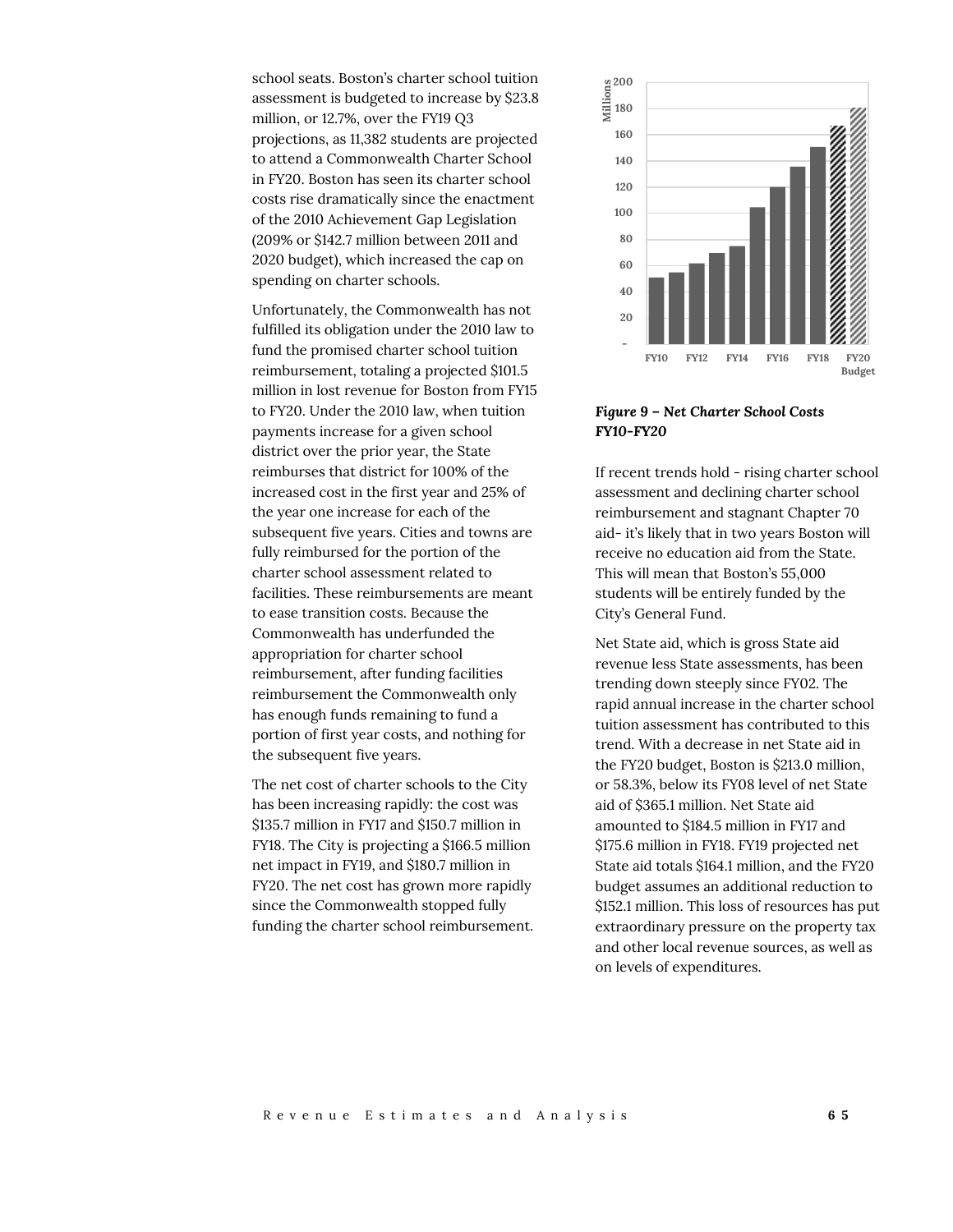

*Figure 10 – State Aid, State Assessments and Net State Aid (in millions), FY08-FY20*

# **Local Receipts**

The City also collects recurring revenues other than property tax and State aid. The City collected \$518.5 million in FY17 and \$581.6 million in FY18 from these sources. The City expects to exceed the FY19 budgeted amount of \$496.8 million and budgeted to collect \$546.2 million in FY20.

Revenue from excise taxes, payments-inlieu-of-taxes, licenses and permits, fees and fines, investment income, and available funds are part of this local receipts group. Forecasts of these receipts are done by detailed econometric modeling and trending historical collections, depending on the specific revenue source and the availability of data.



*Figure 11 – Recurring Local Receipts by Type FY16-FY20*

## Excise Taxes

There are eight excise taxes, listed below are the main ones.

The new Short-Term Rental State law provides the City with a unique opportunity to increase the local room occupancy excise tax by 0.5 percentage-points, from the current 6% rate to 6.5%, and levy it on both hotels and short-term rental units. This increase is projected to raise \$5 million in new revenue, to support initiatives to create supportive housing and create housing and employment pathways for youth and young adults, as part of the Mayor's plan to end chronic and youth homelessness. The FY20 budget estimates \$97.0 million in local room occupancy collections.

In addition to the local tax, a 5.7% excise tax is directed to the state general fund and another 2.75% fee to the state's convention center fund, for a total tax from all sources on hotel rooms in the City of 14.95%. Local room occupancy excise revenue totaled \$91.3 million in FY17 and \$94.0 million in FY18. The City expects to exceed the \$92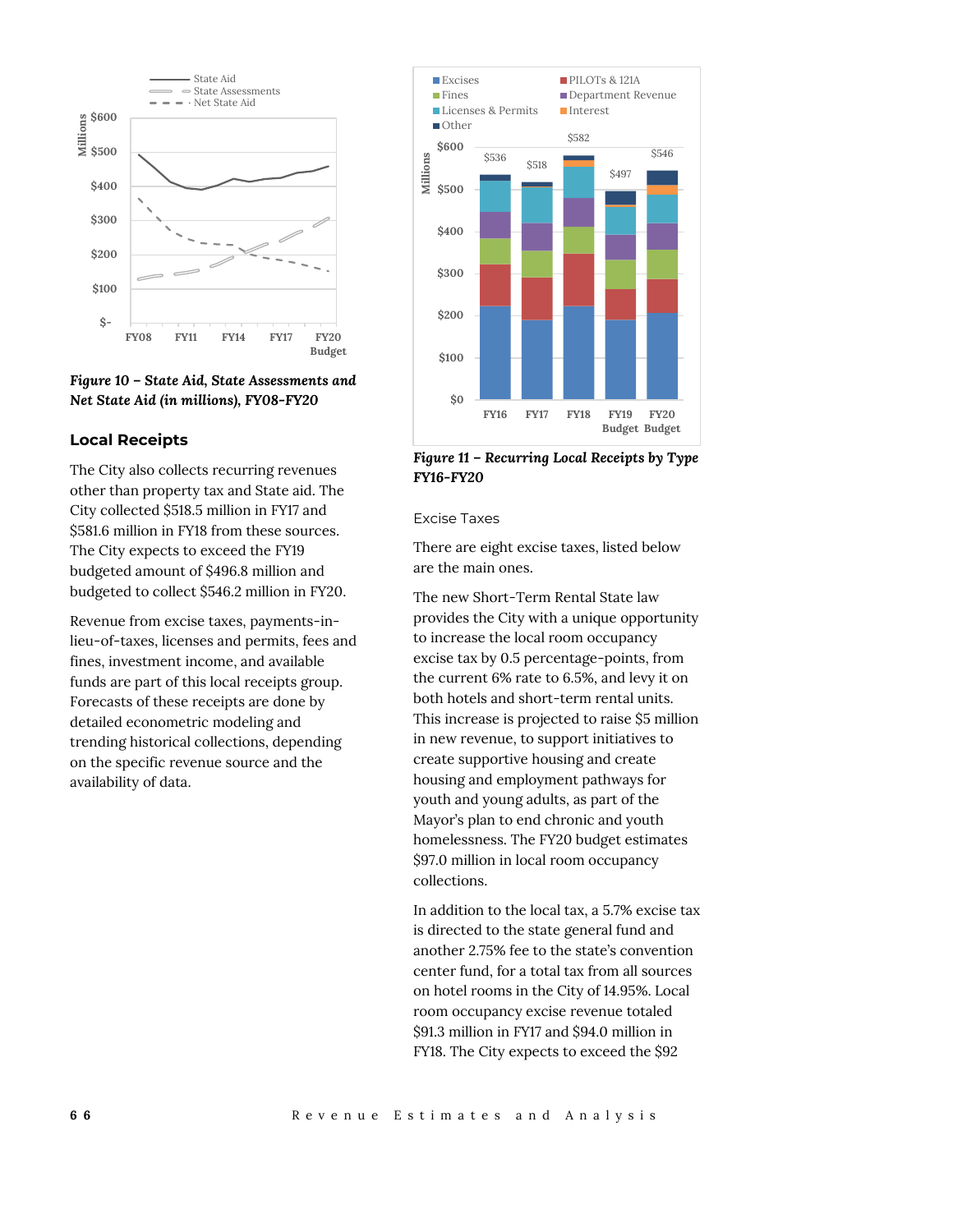million budgeted in FY19 due to very strong hotel bookings.

The Commonwealth imposes an excise in lieu of property tax on motor vehicles, the proceeds of which are received by the municipality in which the vehicle is principally kept. The excise is a uniform rate of \$25 per \$1,000 of vehicle valuation. Valuations are determined by a statutorilydefined depreciation schedule based on the manufacturer's list price and the year of manufacture.

Motor vehicle excise revenue totaled \$52.1 million in FY17 and \$66.9 million in FY18. For motor vehicle excise revenue, the City budgeted \$52.0 million in FY19 and increased the budget to \$55.0 million for FY20, based on collection history. Since the excise tax lags the sale of the vehicle, this revenue estimate is generated based on state projections of current year tax collections on motor vehicle sales in the Commonwealth, as well as trend analysis.

Beginning in 2009, the Commonwealth granted municipalities a new local option tax on restaurant meals. The City adopted this tax and collected \$29.2 million in FY17 and \$30.9 million in FY18. The City expects to exceed the \$29.0 million budgeted in FY19 due to strong economic performance, also affected by the higher number of hotel bookings. The City budgeted \$30.5 million in FY20, expecting these economic factors to remain strong.

The excise on the sale of jet fuel is 5% of the average sales price of the previous quarter, but no less than five cents per gallon. Increases in flights arriving and departing Logan International Airport lead to increased jet fuel excise revenue in recent years, mitigated by constant changes in prices. Jet fuel excise revenue totaled \$15.9 million in FY17 and \$28.8 million in FY18, due to the timing of state payments. The City budgeted \$15.8 million in FY19 and is expected to exceed that amount significantly based on data

collected. The FY20 budget for this tax is \$23 million, as these trends are expected to continue. Estimates incorporate fuel price forecasts and air traffic volume from Logan International Airport.

The vehicle rental surcharge is a revenuesharing arrangement with the Commonwealth. Under this arrangement, all vehicle rental contracts originating in the City are subject to a \$10 surcharge. The City receives \$1 of this surcharge. The City received \$1.6 million in FY17 and FY18. \$1.5 million was budgeted for both FY19 and FY20 for vehicle rental surcharge revenue.

#### Fines

In FY18, the City issued over 1.4 million parking tickets and has maintained a 92% rate of collection on those tickets. Major factors contributing to the City's successful collection rate include non-renewal of violator's registration and license by the Registry of Motor Vehicles until penalties are paid, booting and towing of vehicles, increased ability to recover fine payments from rental agencies, and systematic collection of fines for company cars and leased vehicles. The City also contracts with a third-party vendor to collect delinquent fines from out of state vehicles and other hard-to-reach offenders.

The City collected parking fine revenue of \$60.5 million in FY17 and \$60.7 million in FY18. In FY19, the City made a strategic set of increases to the previous parking fine structure, designed to reduce congestion and emissions, increase cleanliness, and improve the parking experience. The updated parking fine structure is expected to produce positive outcomes by influencing driver behavior and reducing congestion in high-traffic areas. Data for FY19 shows a 9% decrease in ticket issuance. Parking fine revenue is budgeted at \$66.3 million in FY19 and \$67.3 million in FY20.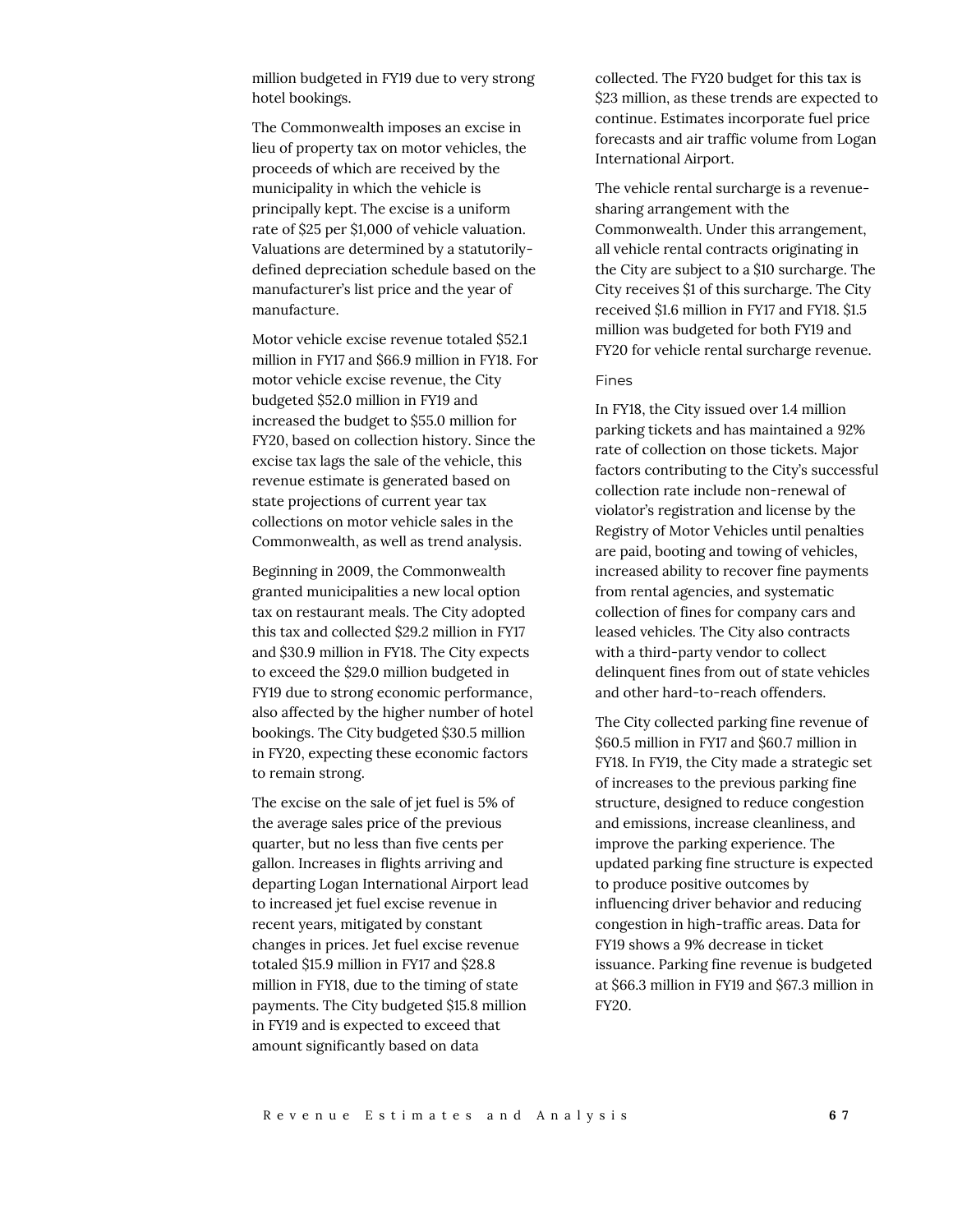#### Interest on Investments

In general, the City's level of investment income is a function of prevailing shortterm interest rates and daily cash balances. Investment income totaled \$2.3 million in FY17 and \$15.4 million in FY18. The increase in Interest on Investments was a result of the movement of significant assets out of non-interest bearing accounts, associated with compensating balance agreements between the City and its primary bank, and into interest-bearing accounts.

The City projects interest income to exceed the \$5 million budgeted in FY19 and has budgeted \$22 million in FY20. However, in August 2019, the Federal Reserve decreased the Federal Funds target range to a range of 2.00% to 2.25% (a 0.25% decrease). The City will continue to carefully monitor future decisions likely to affect collections in this category.

#### Payments in Lieu of Taxes

Payments in Lieu of Taxes (PILOTs) are payments made by property tax-exempt institutions located in the City, including hospitals, universities, and cultural institutions. These are voluntary contributions for municipal services such as police and fire protection, street cleaning, and snow removal.

Growth in PILOT revenue comes from new agreements, escalations that adjust the payments for inflation, and re-negotiation or expansion of current agreements. The Massachusetts Port Authority (MassPort) currently provides 40% of the PILOT revenue the City receives annually.

In April 2010, the City released a report suggesting more standardization of PILOT agreements. Specifically, each agreement should represent, in cash or in-kind, 25% of the amount of tax that would be due if properties were not tax exempt. This type of change generates more revenue than what was previously collected, while providing some equity across paying

institutions. New agreements under this framework were adopted in FY12, and that year includes the first installment of a fiveyear phase-in period to the new amounts. FY17 was the first year after that phase-in period.

Payments in lieu of taxes totaled \$53.6 million in FY17 and \$52.7 million in FY18. The City expects this revenue source to exceed the \$46 million budgeted for FY19 and estimates \$49.0 million in FY20.

Urban Redevelopment Chapter 121A

Massachusetts General Law (MGL), Chapter 121A allows local governments to suspend the imposition of property taxes at their normal rates in order to encourage redevelopment. Chapter 121A revenues are based on two separate sections of the law as described below.

The Urban Redevelopment Corporation excise (Chapter 121A, section 10) is collected in-lieu-of-corporate income tax for which the Commonwealth acts as the collector and distributes the proceeds to municipalities. In most cases, the formula for the 121A, section 10 excise in-lieu-of-tax is \$10 per \$1,000 of the current cash value of property plus 5% of gross income. In FY17 and FY18, the City received Chapter 121A, section 10 distributions of \$18.9 million and \$41.6 million, respectively, due to late FY17 payments received in FY18. Chapter 121A section 10 revenues are budgeted at \$10.5 million in FY18 and \$11.5 million in FY19, as agreements expire and timing of payment is inconsistent.

In addition to the Section 10 payments collected by the Commonwealth described above, most 121A corporations have individual agreements with the City that result in additional payments made directly to the City. These Section 6A agreements are complex, with actual amounts owed dependent on a formula that varies widely. The City collected Section 6A payments of \$22.1 million in FY17 and \$21.3 million in FY18. The City expects Section 6A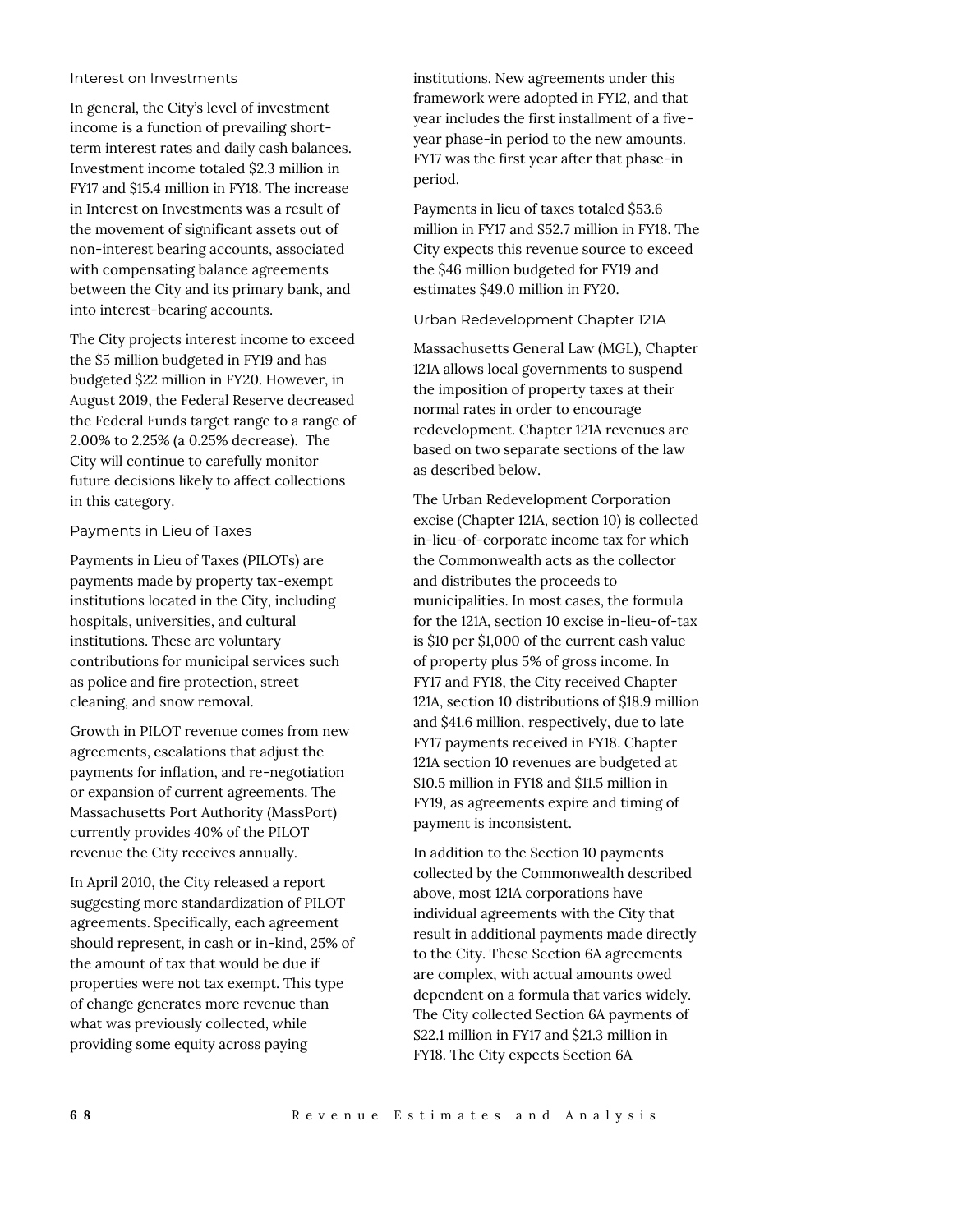collections to surpass the budgeted \$11.0 million in FY19 and budgeted FY20 collections at \$12.0 million. As Chapter 121A agreements expire and the properties transition back to regular property taxes, these payments will decrease, while contributing to the new growth portion of the property tax levy.

#### Miscellaneous Department Revenue

With such limited revenue tools, the City is continuing in the FY20 budget to better maximize the local revenue options. The FY20 budget includes an additional \$4.1 million identified in departmental revenues. In FY20, the Administration and Finance cabinet will continue a citywide review of collections, as well as address past due bills to recover additional revenue.

The largest revenue source in this category is Street Occupancy permits. The City received \$6.0 million in FY17 and \$8.9 million in FY18, due to an amendment to the Street Occupancy Permit City Ordinance. Street Occupancy Permits are expected to exceed its \$8.5 million budget in FY19 and increase to \$9.2 million in FY20.

## Licenses and Permits

This category is dominated by building permit revenue, from which the City received \$62.0 million and \$52.8 million in FY17 and FY18 respectively. Building permit revenue is expected to exceed the \$45 million budgeted in FY19, and is estimated at \$48.0 million in FY20. This estimate is a conservative estimate based on historical trends and analysis on real estate market and investment trends.

The next largest license and permit revenue is the cable television license fee from which the City received \$7.3 million in FY17 and FY18. The City is expected to collect the budgeted \$6.5 million in FY19, and budgeted to collect \$6 million in FY20. However, the Federal Communications Commission (FCC) is considering a measure that could reduce the fees that municipalities charge cable

providers for the right to run wires along public rights of way. Future collections in this account are unclear at this moment.

Alcoholic beverage licensing is the only other revenue source in this category that regularly exceeds \$4 million in annual revenue. Alcoholic beverage licenses are budgeted at \$4.6 million in FY19 and \$4.5 million in FY20.

#### Penalties and Interest

Taxpayers are assessed both a penalty and interest for late payments of property tax bills, motor vehicle excise bills, and other payments. The City collected \$10.8 million in such penalties and interest in FY17 and \$11.4 million in FY18. Actual penalty and interest collections for FY19 will likely exceed the budget of \$9 million and are budgeted at \$10.6 million in FY20.

## **Available Funds**

Most of the City's General Fund budget is supported by the revenues that are estimated to come in during the course of the fiscal year, including property tax, excises, State aid, and the various other categories of revenues described above. Available funds are linked to a separate category of expenditure appropriation those supported by immediately available fund transfers.

The only two significant available funds that the City budgets each year are parking meter revenues to support the Transportation Department, and cemetery trust monies that are used to support the City's maintenance of its public cemeteries. Both special funds have fees collected during the course of the year. By transferring out less than what is collected over the years, the City has built up a balance in both of these funds. Trust fund balances, such as the Cemetery Trust, also benefit from the opportunity to invest in securities offering a higher return than short-term fixed-income investments.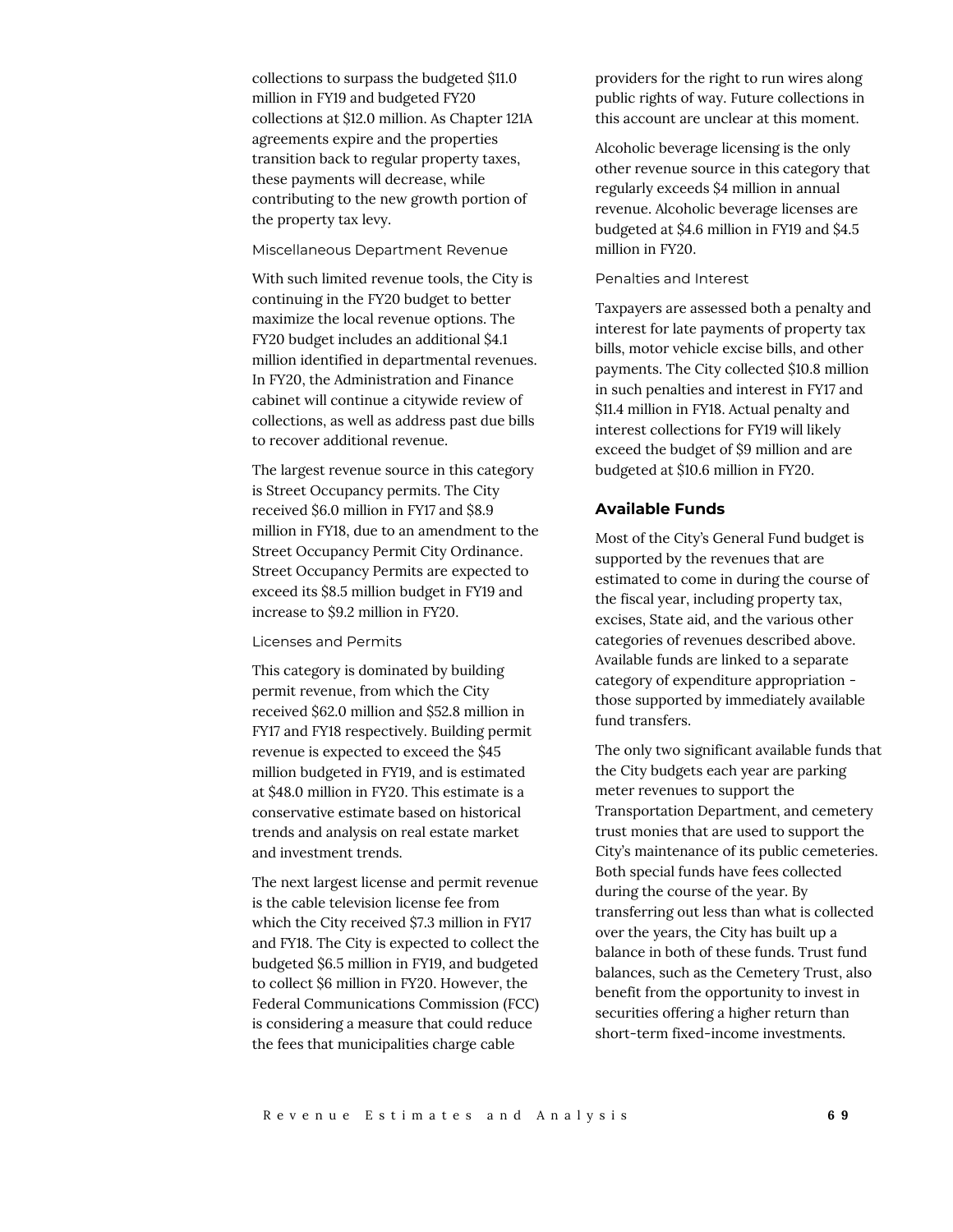The City did not transfer any funds to the General Fund in FY17 or FY18. The City has budgeted to transfer \$22.5 million from the Parking Meter Fund and \$950,000 from the Cemetery Trust Fund to the General Fund in FY19.

Data collected from the City of Boston's Performance Parking Pilot showed that driver behavior can be changed as a result of adjusting metered parking rates. Both the Back Bay and Seaport neighborhoods experienced an increase in adherence to Resident Parking Only regulations. In accordance with these results, the baseline meter fee citywide will be increased, and the Performance Parking Program will be expanded in the Bulfinch Triangle and Fenway neighborhoods. These measures will help reduce congestion in high traffic areas and increase parking turnover in neighborhoods and business districts. A \$5 million increase in parking meter fee collection will be invested in new funding for signature GoBoston 2030 projects, \$1.4 million in Operating funds, and \$3.6 million in Capital projects.

The FY20 budget includes \$23.9 million budgeted to be transferred from the Parking Meter Fund and \$950,000 from the Cemetery Trust Fund to the General Fund.

(See the *Financial Management* section of Volume I for detail)

# **Non-Recurring Revenue**

## Surplus Property

The surplus property disposition fund contains proceeds from the sale of various City land or buildings. The use of these funds is usually restricted to one-time expenditures. The FY19 budget includes \$15 million from the Winthrop St. Garage sale. As this was a onetime source, no funds are included in the FY20 budget from this revenue source.

Budgetary Fund Balance

Budgetary Fund Balance can be appropriated for use during the fiscal year after certification by the Department of Revenue (DOR). Budgetary Fund Balance is more commonly referred to as "Free Cash" when used this way. This item is most simply described as the portion of available reserves, generated to a considerable degree by annual operating surpluses that the City can responsibly appropriate for spending.

The FY17 and FY18 budgets did not use any fund balance, but instead used recurring revenue to support the appropriation for Other Post-Employment Benefits (OPEB), the liability associated with retiree health insurance costs. The FY19 and FY20 budgets assume the use of \$40.0 million to support OPEB.

(See the *Financial Management* section of Volume I for more detail on this revenue source)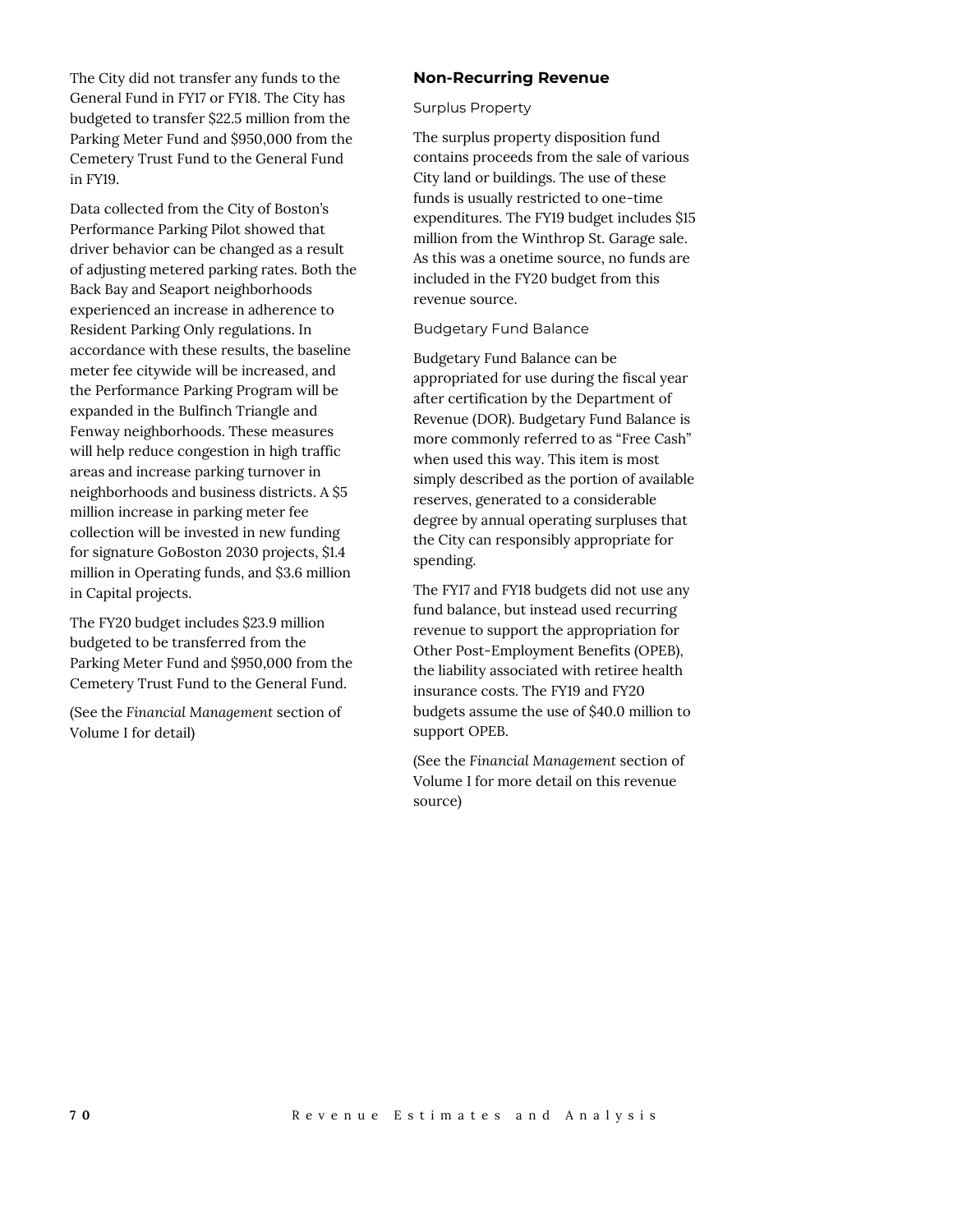|                                                  | <b>FY17 Actual</b> | <b>FY18 Actual</b> | FY19 Budget      | FY20 Budget      |
|--------------------------------------------------|--------------------|--------------------|------------------|------------------|
| Property Tax                                     | 2,092,135,890      | 2,222,595,430      | 2,349,909,104    | 2,468,656,831    |
| 40116 Property Tax Overlay                       | $-38,739,551$      | $-30,603,943$      | $-33,260,646$    | $-24,442,147$    |
| Subtotal                                         | 2,053,396,339      | 2,191,991,487      | 2,316,648,458    | 2,444,214,685    |
| <b>EXCISES</b>                                   |                    |                    |                  |                  |
| Motor Vehicle Excise                             | 52,060,958         | 66,882,454         | 52,000,000       | 55,000,000       |
| 40129 Room Occupancy Excise                      | 91,306,495         | 94,010,606         | 92,000,000       | 97,000,000       |
| 40130 Aircraft Fuel Excise                       | 15,863,978         | 28,835,362         | 15,750,000       | 23,000,000       |
| 40140 Condominium Conversion<br>Excise           | 509,500            | 969,500            | 500,000          | 500,000          |
| 40601 Meals Excise Tax                           | 29,165,069         | 30,930,632         | 29,000,000       | 30,500,000       |
| 40602 Marijuana Excise                           | $\mathbf{0}$       | $\mathbf{0}$       | $\mathbf{0}$     | $\boldsymbol{0}$ |
| 41113 Vehicle Rental Surcharge                   | 1,581,295          | 1,553,089          | 1,500,000        | 1,500,000        |
| <b>Boat Excise</b>                               | 61,878             | 57,311             | 40,000           | 40,000           |
| Subtotal                                         | 190,549,174        | 223,238,953        | 190,790,000      | 207,540,000      |
| <b>FINES</b>                                     |                    |                    |                  |                  |
| <b>Total Parking Fines</b>                       | 60,472,254         | 60,722,214         | 66,295,000       | 67,295,000       |
| 45104 Code Enforcement - Trash                   | 1,010,867          | 1,204,448          | 1,000,000        | 1,100,000        |
| Other Fines                                      | 1,771,555          | 1,627,501          | 1,600,000        | 1,240,000        |
| Subtotal                                         | 63,254,676         | 63,554,162         | 68,895,000       | 69,635,000       |
| <b>Interest On Investments</b>                   |                    |                    |                  |                  |
| 47151 Interest On Investments                    | 2,329,247          | 15,390,159         | 5,000,000        | 22,000,000       |
| Subtotal                                         | 2,329,247          | 15,390,159         | 5,000,000        | 22,000,000       |
| <b>PILOTs</b>                                    |                    |                    |                  |                  |
| 40169 Massport/DOT                               | 33,368,626         | 33,541,808         | 26,276,493       | 29,000,000       |
| 40167 PILOTs                                     | 1,708,347          | 448,129            | 500,000          | 150,000          |
| 40168 Other PILOTs                               | 18,492,560         | 18,705,064         | 19,239,665       | 19,830,000       |
| Subtotal                                         | 53,569,533         | 52,695,000         | 46,016,158       | 48,980,000       |
| <b>URBAN REDEVLOPMENT</b><br><b>CHAPTER 121A</b> |                    |                    |                  |                  |
| 121B Section 16                                  | 6,464,353          | 9,542,201          | 6,000,000        | 8,000,000        |
| 121A Section 6A                                  | 22,098,042         | 21,347,009         | 11,000,000       | 12,000,000       |
| 121C                                             | $\mathbf{0}$       | 50,000             | $\boldsymbol{0}$ | 50,000           |
| 41013 Chapter 121A Section 10                    | 18,949,160         | 41,575,879         | 10,500,000       | 11,500,000       |
| Subtotal                                         | 47,511,555         | 72,515,090         | 27,500,000       | 31,550,000       |

# **Revenue Detail**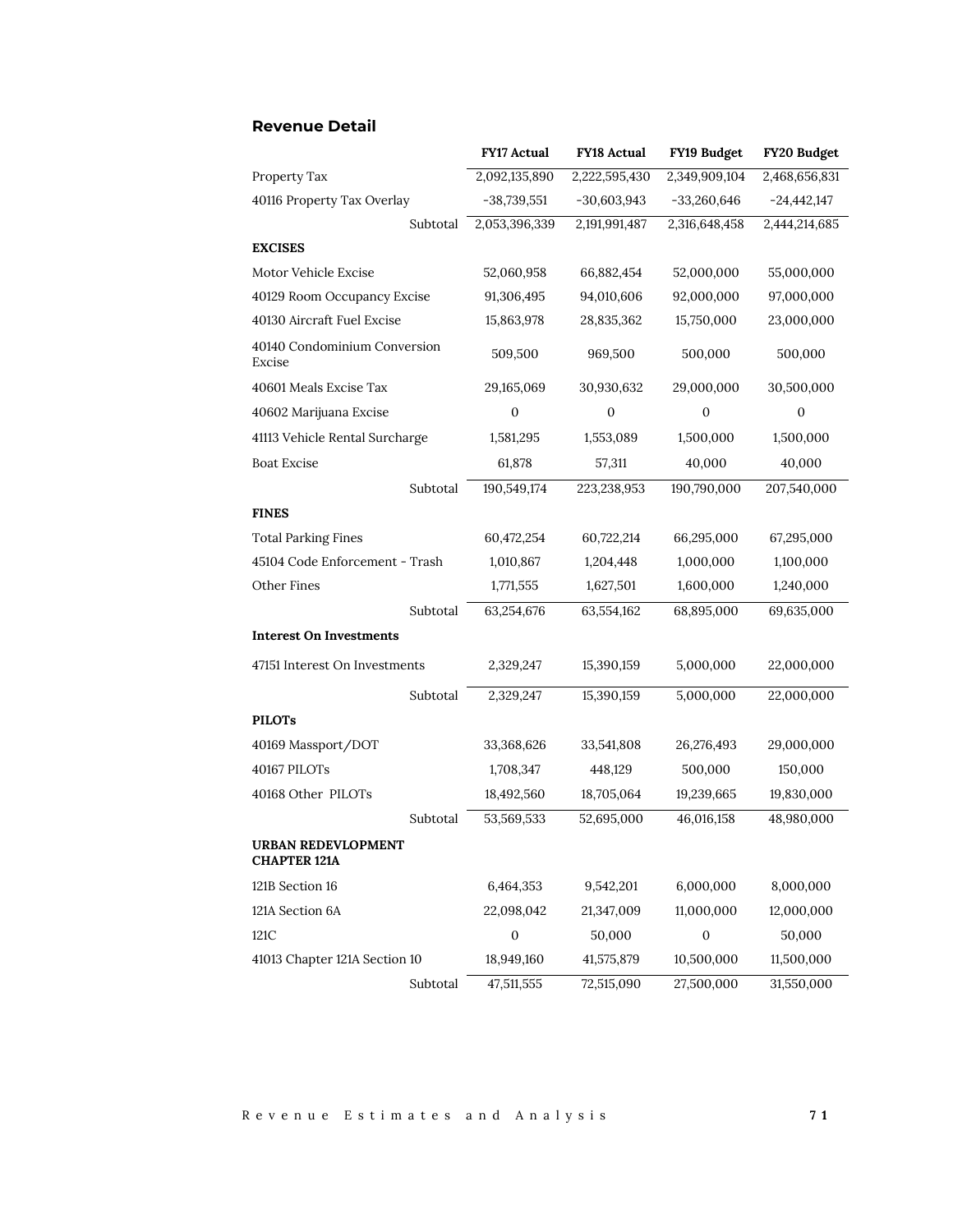|                                           | <b>FY17 Actual</b> | <b>FY18 Actual</b> | FY19 Budget      | FY20 Budget |
|-------------------------------------------|--------------------|--------------------|------------------|-------------|
| <b>MISC DEPARTMENT REVENUE</b>            |                    |                    |                  |             |
| 43105 Registry Division Fees              | 1,526,897          | 1,615,918          | 1,525,000        | 1,750,000   |
| 43109 Liens                               | 687,025            | 634,425            | 625,000          | 580,000     |
| 43120 City Clerk Fees                     | 546,636            | 586,075            | 600,000          | 620,000     |
| 43137 Municipal Medicaid<br>Reimbursement | 9,161,841          | 8,114,775          | 7,500,000        | 7,500,000   |
| 43138 Medicare Part D                     | 5,910,260          | 3,600,361          | 3,600,000        | 2,700,000   |
| 43202 Police Services                     | 768,643            | 765,115            | 550,000          | 650,000     |
| 43211 Fire Services                       | 6,461,167          | 7,322,067          | 6,500,000        | 6,655,000   |
| 43301 Parking Facilities                  | 2,268,483          | 2,955,864          | 2,088,282        | 2,200,000   |
| 43311 PWD - Street Occupancy.             | 6,021,666          | 8,872,545          | 8,500,000        | 9,200,000   |
| 43425 St. Furniture Prgm Fixed<br>Fees    | 1,500,000          | 1,500,000          | 1,500,000        | 1,500,000   |
| 43426 St. Furniture Prgm Ad. Fees         | 1,339,554          | 1,250,783          | 1,100,000        | 1,200,000   |
| 44002 Tuition & Transportation            | 1,151,325          | 1,310,744          | 1,000,000        | 1,600,000   |
| 47119 Affirmative Recovery Unit           | 112,781            | 154,416            | 100,000          | 100,000     |
| 47130 Fringe Retirement                   | 4,851,248          | 5,409,090          | 4,800,000        | 4,900,000   |
| 47131 Pensions & Annuities                | 4,403,746          | 4,717,510          | 4,650,370        | 5,000,000   |
| 47132 Indirect Costs<br>Reimbursement     | 477,381            | 481,532            | 400,000          | 400,000     |
| 48000 Detail Admin Fee                    | 4,637,238          | 4,684,326          | 4,600,000        | 4,600,000   |
| Other Misc Department Revenue             | 14,539,281         | 14,342,675         | 10,247,227       | 12,073,197  |
| Subtotal                                  | 66,365,174         | 68,318,222         | 59,885,879       | 63,228,197  |
| <b>LICENSES &amp; PERMITS</b>             |                    |                    |                  |             |
| 40211 Building Permits                    | 61,955,337         | 52,818,478         | 45,000,000       | 48,000,000  |
| 40213 Weights & Measures                  | 297,560            | 297,760            | 300,000          | 290,000     |
| 40215 BTD - Street & Sidewlk<br>Permits   | 3,650,429          | 3,659,971          | 3,500,000        | 3,500,000   |
| 40221 Health Inspections                  | 1,864,231          | 1,870,999          | 1,800,000        | 1,900,000   |
| 40220 Boat Mooring Permits                | $\boldsymbol{0}$   | $\boldsymbol{0}$   | $\boldsymbol{0}$ | 10,000      |
| 40222 Alcoholic Beverage Licenses         | 4,454,978          | 4,526,023          | 4,560,000        | 4,500,000   |
| 40224 Entertainment Licenses              | 1,815,946          | 1,901,673          | 1,700,000        | 1,700,000   |
| 40227 Police - Firearm Permits            | 19,613             | 48,550             | 25,000           | 25,000      |
| 40229 Other Business Lic. &<br>Permits    | 169,558            | 164,505            | 175,000          | 160,000     |
| 40235 Cable Television                    | 7,268,766          | 7,334,661          | 6,500,000        | 5,951,585   |
| Other Licenses & Permits                  | 2,596,951          | 1,883,575          | 2,700,000        | 1,740,000   |
| Subtotal                                  | 84,093,368         | 74,506,195         | 66,260,000       | 67,776,585  |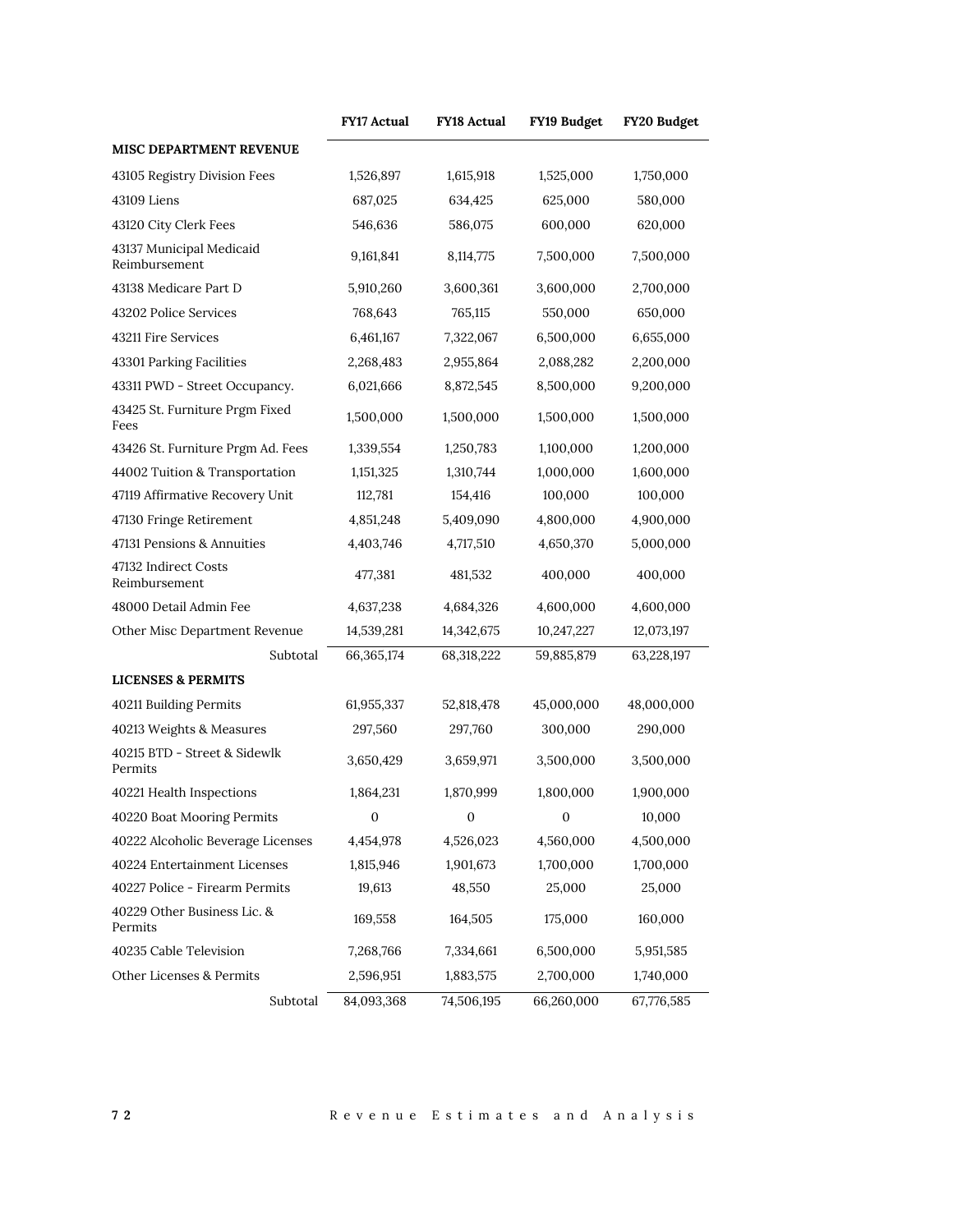|                                              | <b>FY17 Actual</b> | <b>FY18 Actual</b> | FY19 Budget   | FY20 Budget      |
|----------------------------------------------|--------------------|--------------------|---------------|------------------|
| PENALTIES & INTEREST                         |                    |                    |               |                  |
| 40133 Pen & Int - Property Tax               | 2,569,222          | 2,911,187          | 2,500,000     | 2,700,000        |
| 40134 Pen & Int - MV Excise                  | 2,912,743          | 3,069,036          | 2,500,000     | 2,600,000        |
| 40136 Pen & Int - Tax Title                  | 5,329,006          | 5,395,174          | 4,000,000     | 5,300,000        |
| Other Penalties & Interest                   | 280                | 196                | 5,000         | $\boldsymbol{0}$ |
| Subtotal                                     | 10,811,251         | 11,375,592         | 9,005,000     | 10,600,000       |
| <b>AVAILABLE FUNDS</b>                       |                    |                    |               |                  |
| 42502 Approp. Cemetery Trust<br>Fund         | $\boldsymbol{0}$   | $\mathbf{0}$       | 950,000       | 950,000          |
| 42503 Approp. Parking Meters                 | $\mathbf{0}$       | 0                  | 22,500,000    | 23,900,000       |
| Subtotal                                     | $\boldsymbol{0}$   | $\mathbf{0}$       | 23,450,000    | 24,850,000       |
| <b>STATE AID</b>                             |                    |                    |               |                  |
| 41015 State Owned Land                       | 291,377            | 291,100            | 318,922       | 390,586          |
| 41104 Exemptions - Elderly                   | 769,716            | 379,512            | 1,016,542     | 969,296          |
| 41114 Veterans Benefits                      | 2,422,826          | 1,926,810          | 1,628,119     | 2,253,220        |
| 41118 Unrestricted General<br>Government Aid | 182, 163, 335      | 189,267,705        | 195,892,075   | 201,181,161      |
| 41119 Local Share Of Racing Taxes            | 348,309            | 442,694            | 323,653       | 329,602          |
| 41301 School Construction                    | 6,720,152          | 6,720,147          | 5,107,351     | 2,461,330        |
| 41305 Charter Tuition Asses.<br>Reimb.       | 16,089,058         | 22,612,523         | 20,580,847    | 30,270,373       |
| 41306 Chapter 70 Education Aid               | 216,128,435        | 218,066,495        | 220,001,735   | 221, 277, 275    |
| Subtotal                                     | 424,933,208        | 439,706,986        | 444,869,244   | 459,132,843      |
| <b>RECURRING REVENUE TOTAL</b>               | 2,996,813,523      | 3,213,291,847      | 3,258,319,739 | 3,449,507,310    |
|                                              |                    |                    |               |                  |
| <b>NON-RECURRIMG REVENUE</b>                 |                    |                    |               |                  |
| 42501 Approp. Surplus Property<br>Fund       | $\Omega$           | $\Omega$           | 15,000,000    | $\boldsymbol{0}$ |
| 42504 Approp. Fund Balance                   | $\mathbf{0}$       | 0                  | 40,000,000    | 40,000,000       |
| <b>GRAND TOTAL</b>                           | 2,996,813,523      | 3,213,291,847      | 3,313,319,739 | 3,489,607,310    |